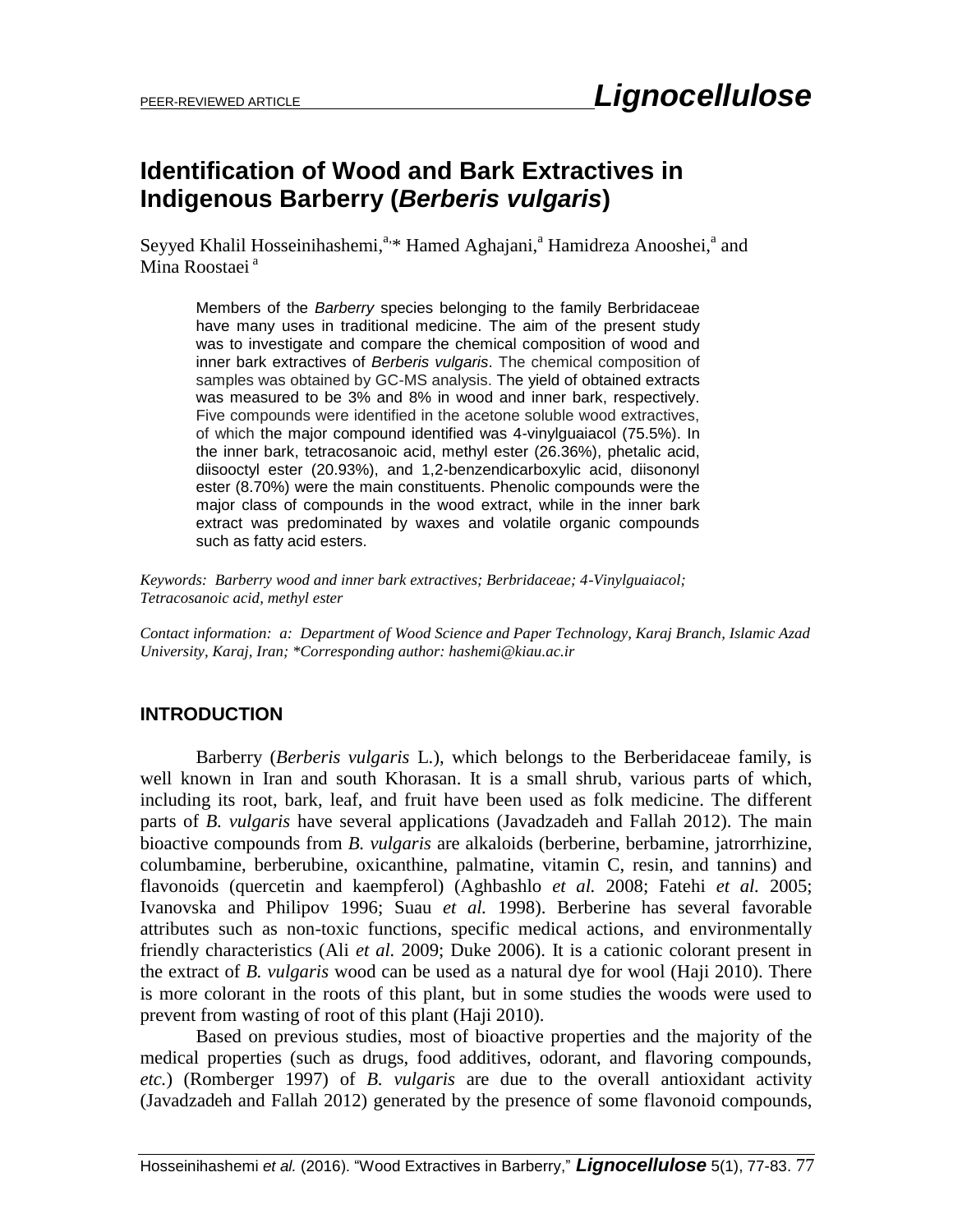alkaloids, or other compounds with phenolic hydroxyl groups (Srinivasan 2008) in the different parts of this plant.

In a previous study Javadzadeh and Fallah (2012) stated that the stem and root barks were already used in the Greek civilization by scientists as Galenus, Dave Securid and Pollini as a purgative, antibilious, laxative, tonic and appetizer. Also, in Europe and America, the bark of barberry stem and root have also been used as antiseptic, laxative, antipyretic, anti-vomiting, tonic, and as an antidepressant. They were also used to treat jaundice and stomachache. Flowers and bark of stems have been used to treat rheumatism as well (Javadzadeh and Fallah 2012).

In the recent decades the cultivation of the barberry has started in the arid part of Iran. Despite the widespread use and potential of barberry plant, little research has been focused on the determination of the chemical composition of barberry wood and inner bark from Iran. Therefore, in this study chemical composition of wood and inner bark of *Berberis vulgaris* L. collected from the north side of Iran was analyzed.

#### **EXPERIMENTAL**

#### **Extraction of Extractives**

The extracts were obtained from 2 g of fresh wood and inner stem bark samples from ground-line to top of plant (a length of 1 m) collected from the Siah Bisheh, Chalus, and Mazandaran, North of Iran, separately. The plant was collected during May, 2013. The wood and inner bark were first weighted, chopped to small pieces, and solvent extracted in a Soxhlet apparatus for 8 h in 200 ml acetone according to TAPPI standard (T204 om-88 (1988)). The extractives from the wood and inner bark acetone extracts were dried by evaporating the solvent at 40 ºC until a viscous deposit was left in the flask. Then the extracts were dried over anhydrous magnesium sulfate and stored at -18 ºC.

#### **GC/MS Analysis of Extractives**

In order to identify the components of the extractives, trimethylsilylation was achieved by heating 1 mg of sample at 70 ºC for 1 h with 30 μL of *bis*(trimethylsilyl) trifluoroacetamide (BSTFA) with 10 μL of trimethylchlorosilane (TMCS) and 30 μL pyridine.

The acetone*-*soluble extractives were analyzed on an Agillent 5975B mass spectrometer coupled with a Hewlett-Packard GC-6890N series GC by using an HP-5MS (5 % phenyl methyl siloxane) equipped with a fused silica capillary column (30 m  $\times$  0.25 mm i.d., 0.25 μm film thicknesses) with Agilent 19091J-133 model number. Helium as carrier gas with 1 mL/min flow rate was used. The GC oven temperature was kept at 50 ºC for 5 min and programmed to 250 ºC at a rate of 20 ºC/min and then kept at 250 ºC. The injector temperature was 250 ºC. The amount of injection was 1 μL. The carrier gas was delivered at a constant pressure of 7.35 psi. MS spectra were taken at E1 ion source of 70 eV. The identification of the components was compared based on their mass spectra with those of internal (computer) library, NIST libraries and some reference compounds (Stein 1999).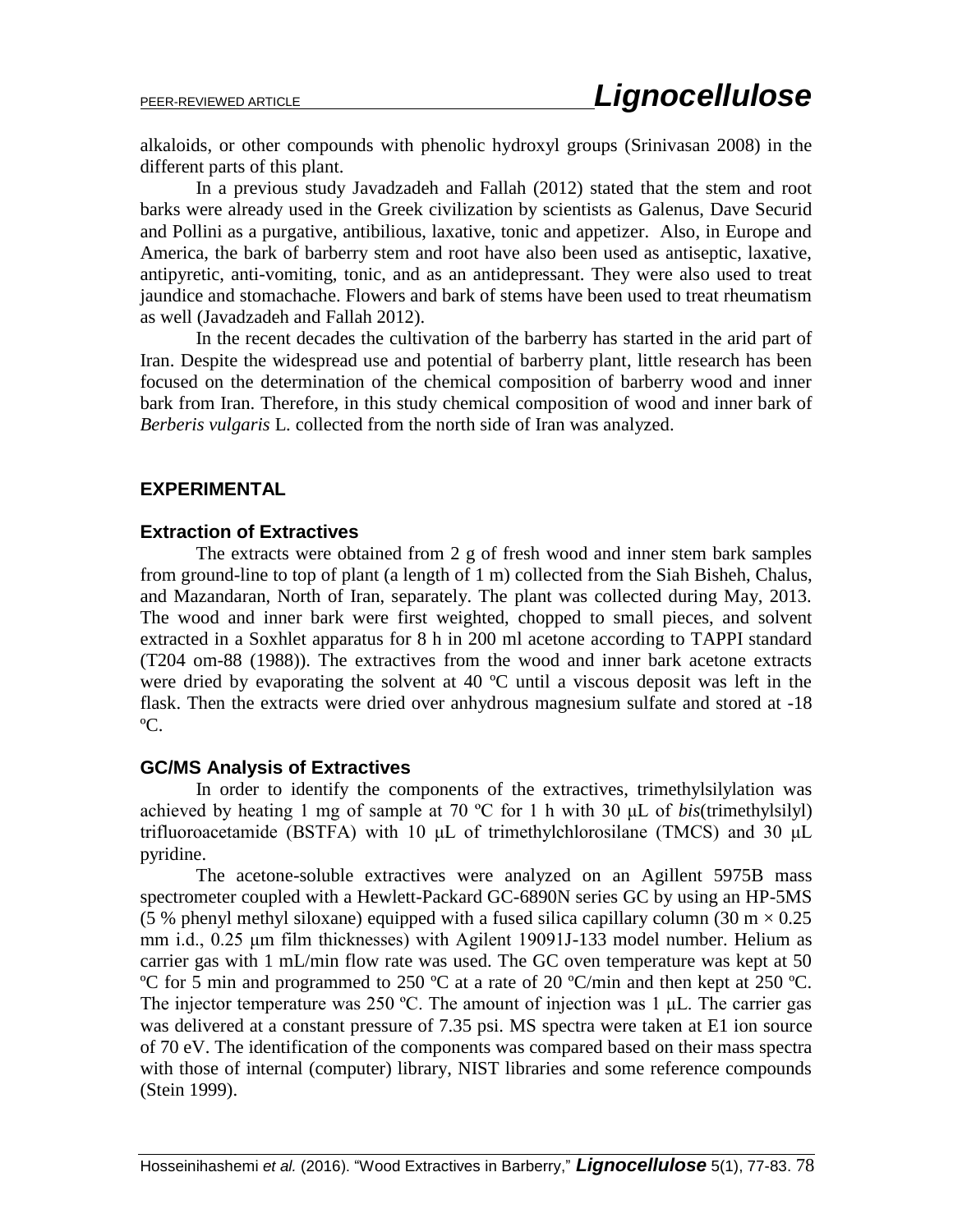The Automated Mass Spectral Deconvolution and Identification System (AMDIS) (Stein 1999) from the National Institute of Standards and Technology (NIST) was used in this work. The system has excellent RI capabilities and is readily available for download (http://chemdata.nist.gov/mass-spc/amdis/). The software can read most manufacturers' data files and perform mass spectral deconvolution in order to "clean up" the mass spectra prior to library searching. In addition, user library creation is simple and spectra can be searched against the NIST database (Table 1, www.hdscience.com). The AMDIS software has been applied to plant (Fiehn 2003) and urinary metabolites (Halket *et al.* 1999).

|                    | --                |         |                          |  |
|--------------------|-------------------|---------|--------------------------|--|
| Database           | Class             | Spectra | <b>WWW</b>               |  |
| Wiley              | General           | 444 000 | www.hdscience.com        |  |
| NIST <sub>02</sub> | General           | 123 434 | www.hdscience.com        |  |
| Wiley/Hennerberg   | General           | 40 000  | www.hdscience.com        |  |
| Wiley/Yarkov       | Organic compounds | 37 055  | www.hdscience.com        |  |
| Wiley/Zeist        | Food volatiles    | 1620    | www.hdscience.com        |  |
| Wiley/Makin        | <b>Steroids</b>   | 2500    | www.hdscience.com        |  |
| Wiley/Roesner      | Designer drugs    | 1700    | www.hdscience.com        |  |
| Wiley/de Leeuw     | Geochemical       | 1100    | www.hdscience.com        |  |
| Ehrenstorfer       | Pesticides        | 1450    | www.ehrenstorfer.com     |  |
| Stan               | Pesticides        | 300     | www.chem.agilent.com     |  |
| <b>PMW</b>         | Drugs/toxicol.    | 6300    | Instrument manufacturers |  |
| Adams              | Fragrances        | 1606    | www.allured.com          |  |

| Table 1. A Selection of Major Commercially Available El Libraries (Halket et al. |  |
|----------------------------------------------------------------------------------|--|
| 2004)                                                                            |  |

The identification of the chemical constituents was assigned on the basis of comparison of their retention indices and mass spectra with those given in the literature (Adams 1995, 2001; Julian and Konig 1988). Retention indices (*RI*) were determined with reference to a homologous series of normal alkanes, by using the following Formula (Kovats 1958),

$$
RI = 100 \frac{(n + (N - n) \times \log t_{1R}(x) - \log t_{1R}(Cn))}{\log t_{1R}(CN) - \log t_{1R}(Cn)}
$$
(1)

where *RI* is the retention index of the interest compound,  $t_{IR}$  is the net retention time  $(t_{R}$  $t_0$ ),  $t_0$  is the retention time of the solvent (dead time),  $t_R$  is the retention time of the interest compound, *Cn* and *CN* are the number of carbon atoms in the *n-*alkanes eluting immediately before and after the interest compound, and *N* and *n* are the number of carbon atoms in the *n-*alkane eluting immediately before and after the interest compound.

### **RESULTS AND DISCUSSION**

#### **Wood Extractives**

Acetone soluble extractives of the fresh wood of *Berberis vulgaris* gave rise to a yellowish extract with pleasant aroma and yield of 3% (v/w). According to Table 2, the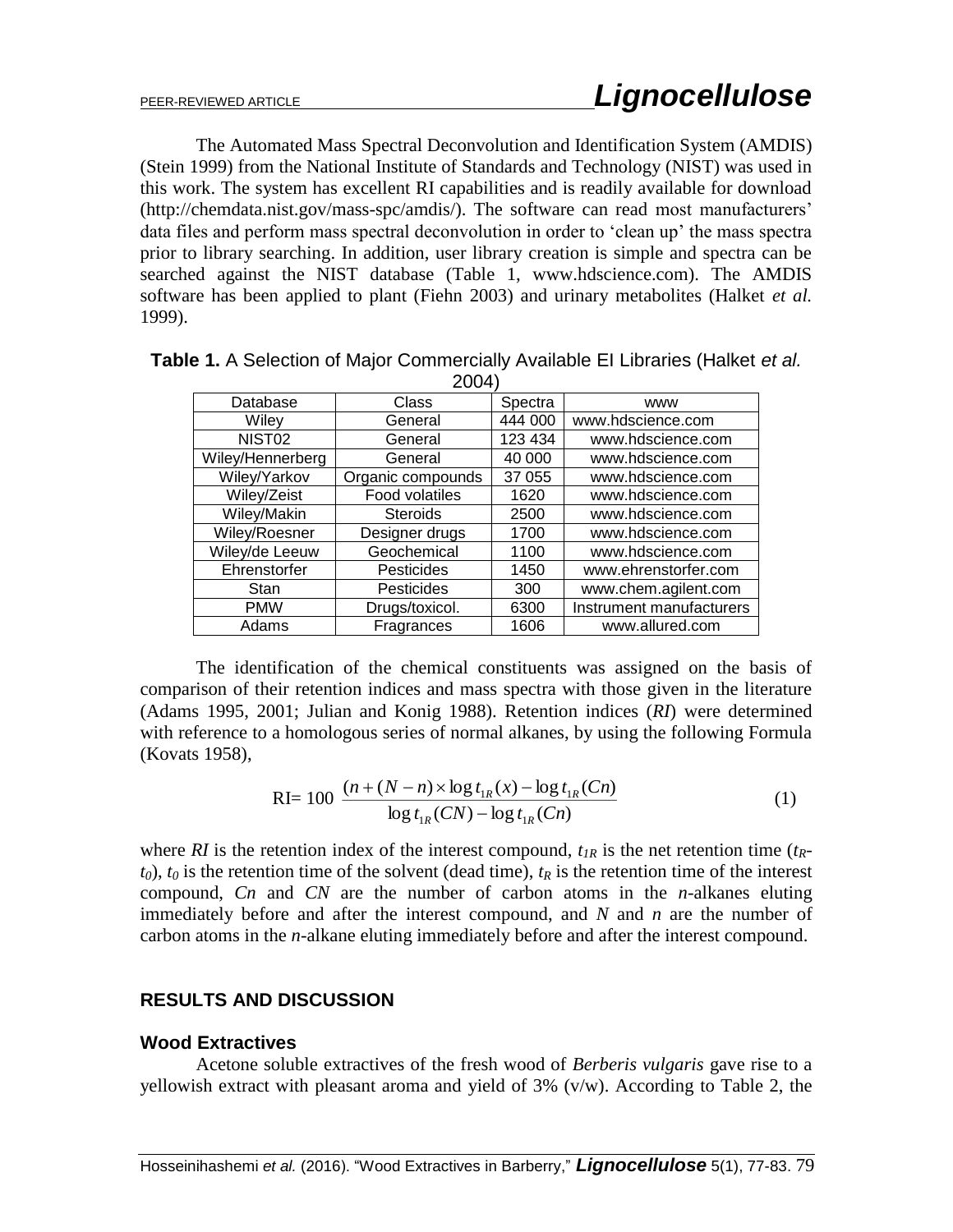major components in the wood extract were 4-vinylguaiacol (75.5%), D-mannoheptulose (8.83%), benzothiazole, 2-methyl (6.17%), and tetradecanoic acid (5.60%).

## **Inner Bark Extractives**

Acetone soluble extractives of the fresh inner bark of *Berberis vulgaris* allowed isolation of a yellowish extract with pleasant aroma and a yield of  $3\%$  (v/w). According to Table 2, the major components in the inner bark extract were: tetracosanoic acid, methyl ester (26.36%), 1,2-benzenedicarboxylic acid, diisooctyl ester (20.93%), and 1,2 benzenedicarboxylic acid, diisononyl ester (8.70%).

| Extractives of <i>B. Vulgaris</i>                                                                                  |                           |                 |        |        |                |  |
|--------------------------------------------------------------------------------------------------------------------|---------------------------|-----------------|--------|--------|----------------|--|
|                                                                                                                    | Component<br>Type         | $RT^*$<br>(min) | $RI^*$ | Area % |                |  |
| Component                                                                                                          |                           |                 |        | Wood   | Inner<br>bark  |  |
| 4-Vinylguaiacol                                                                                                    | Phenolic                  | 21.304          | 1352   | 75.5   |                |  |
| D-Mannoheptulose                                                                                                   | Sugar                     | 26.821          | 1573   | 8.83   |                |  |
| 1-Amino-2-(hydroxymethyl) anthraquinone                                                                            | <b>Aromatic Amine</b>     | 31.460          | 1783   |        | 5.57           |  |
| Benzothiazole, 2-methyl                                                                                            | Organic                   | 33.245          | 1870   | 6.17   |                |  |
| Benzaldehyde, 2-{(1-(2-{[1-<br>(2aminophenyl)methylidene]<br>amino}phenyl)methylidene]amino}                       | Aromatic Amine            | 33.575          | 1886   |        | 2.79           |  |
| Tetradecanoic acid                                                                                                 | <b>Fatty Acid</b>         | 35.147          | 1967   | 5.60   | $\blacksquare$ |  |
| Di-(2-ethylhexyl)phthalate                                                                                         | Phthalate                 | 44.992          | 2545   | 3.16   |                |  |
| 1,2-Benzenedicarboxylic acid, diisooctyl<br>ester                                                                  | Fatty Acid ester          | 45.024          | 2547   |        | 20.9           |  |
| Tetracosanoic acid, methyl ester                                                                                   | Fatty Acid ester          | 48.278          | 2726   | ÷.     | 26.4           |  |
| 2-(4-Methylphenyl)-3-(1-<br>hydroxyhexyl) oxetane                                                                  | Oxetane                   | 48.388          | 2731   |        | 6.80           |  |
| 2H-3,9a-Methano-1-benzoxepin, octahydro-<br>2,2,5a,9-tetramethyl-,<br>[3R(3.alpha.,5a.alpha.,9.alpha.,9a.alpha.)]- | Benzoxepine<br>Derivative | 48.964          | 2756   |        | 7.04           |  |
| Phenyl(I-P-diphenylmethylphenyl-3,3-<br>dimethyl) butyl ketone                                                     | Ketone                    | 49.436          | 2777   |        | 6.34           |  |
| 1,2-Benzenedicarboxylic acid, diisononyl<br>ester                                                                  | Fatty Acid ester          | 49.585          | 2784   |        | 8.70           |  |
| Epi-ligulyl oxide                                                                                                  | Sesquiterpene             | 50.568          | 2821   | ۰      | 5.22           |  |

| <b>Table 2.</b> Comparison of Chemical Composition of Wood and Inner Bark |
|---------------------------------------------------------------------------|
| Extractives of <i>B. vulgaris</i>                                         |

\*RT and RI are mean retention time (min) and retention indices respectively.

Analyses of the two extracts showed that they were predominantly phenolic compounds and volatile organic compounds in the form of fatty acid esters. As a result, a basic qualitative difference between the extract from the wood and the inner bark was apparent, as the wood and inner bark extracts showed no similarity in their chemical composition. All the components of the wood extract were absent in the inner bark extract and *vice versa*.

Jeong and Jeong (2010) reported that 2-methoxy-4-vinylphenol is a naturally occurring phenolic compound used as a flavoring agent. This compound has been found in the stem bark extracts of *Zanthoxylum tetraspermum* as a new compound (Ravikumar *et al.* 2012). It has been found in buckwheat, apple, peanut, clove, and curry as well, and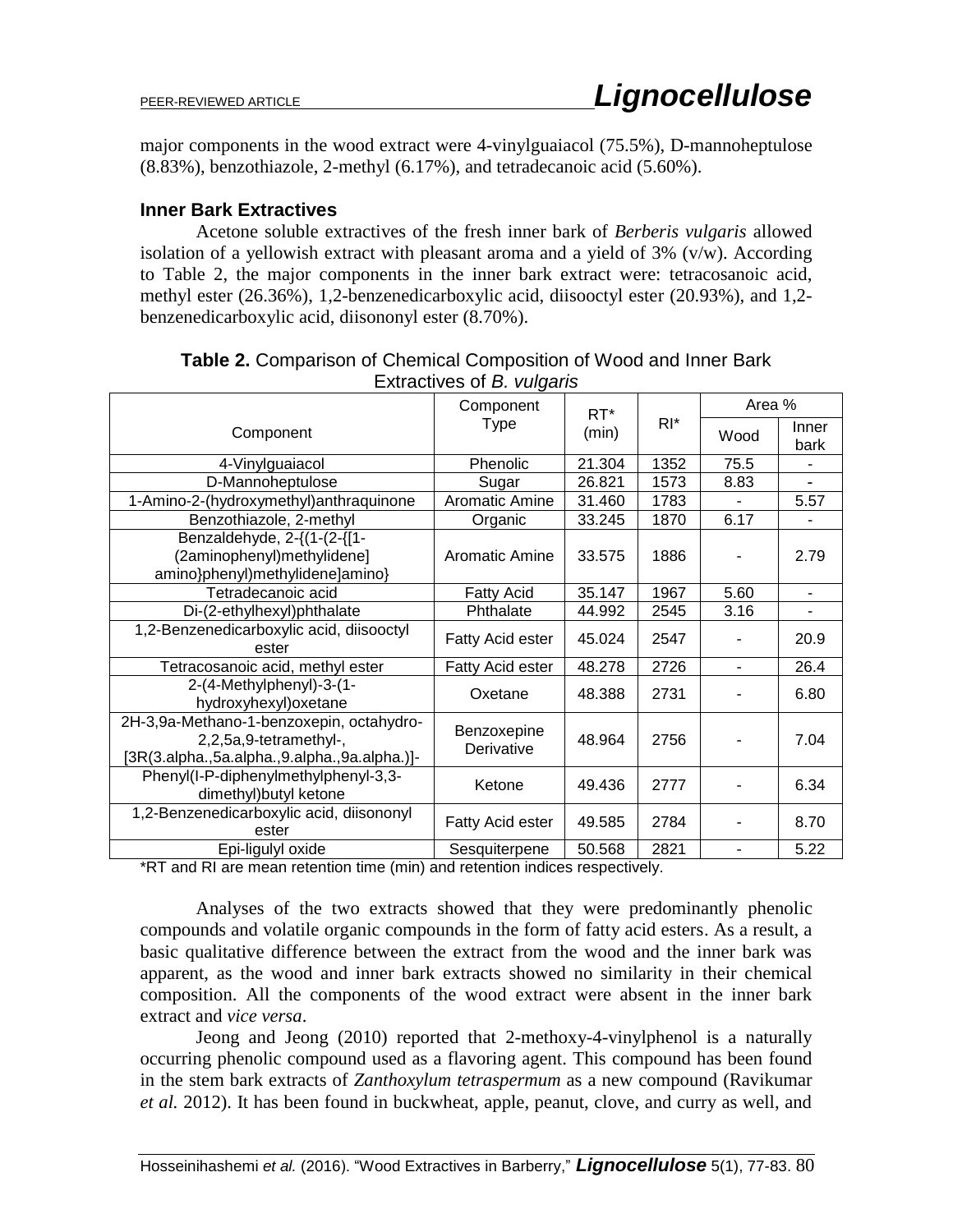there is little information about the functional and pharmacological effects of 2-methoxy-4-vinylphenol in experimental carcinogenesis.

Benzothiazole, 2-methyl is one of the benzothiazole derivatives: where among these compounds, benzothiazole-2-thiol have exhibited interesting biological activities (Quiroga *et al.* 2002; Kok *et al.* 2006, 2007) and attracted continuing interest for further molecular exploration as useful anticancer agents (Kok *et al.* 2008; Song *et al.* 2008). Furthermore, a review of the recent literature revealed that many effective antimicrobial agents showed a heterocyclic moiety within their structure (Daidone *et al.* 1990) and, in particular, that substituted benzimidazole, benzoxazole, and benzothiazole derivatives exhibit different biological properties such as chemotherapeutical, antibacterial, antifungal, and antiviral activities, with a low toxicity for the antimicrobial therapeutic use in man (Haugwitz *et al.* 1982; De Wever *et al.* 1997).

## **CONCLUSIONS**

- 1. Acetone extract of the wood contained the following suggestible main chemical compound by GC/MS: 4-vinylguaiacol.
- 2. The suggestible major components identified in the acetone extract of inner bark by GC/MS were tetracosanoic acid, methyl ester, phthalic acid, diisooctyl ester, and 1,2 benzenedicarboxylic acid, diisononyl ester.
- 3. It can be concluded that most of the identified compounds within the extracts from the wood of *Berberis vulgaris* are phenolic and most of the identified compounds within the extracts from the inner bark are fatty acids ester.

## **ACKNOWLEDMENTS**

The authors are grateful to Karaj Branch, Islamic Azad University for the support of this project. Thanks are also due to Dr. Irani, Dr. Ghare-vaysi, Dr. Mirabi and Mr. Miri (Research of Islamic Azad University, Ghaemshahr Branch) for using the laboratory equipment and special thanks to Mrs. Azimi (operator of GC/MS apparatus) for helping in the injection of test samples.

## **REFERENCES CITED**

- Adams, R. P. (1995). *Identification of Essential Oil Components by Gas Chromatography/Mass Spectrometry*, 1 st Ed., Allured Publishing Co., Illinois, USA.
- Adams, R. P. (2001). *Identification of Essential Oils Components by Gas*  Chromatography Quadrupole Mass Spectrometry, 1<sup>st</sup> Ed., Allured Publishing Co., Illinois, USA.
- Aghbashlo, M., Kianmehr, M. H., and Samimi-Akhijahani, H. (2008). "Influence of drying conditions on the effective moisture diffusivity, energy of activation and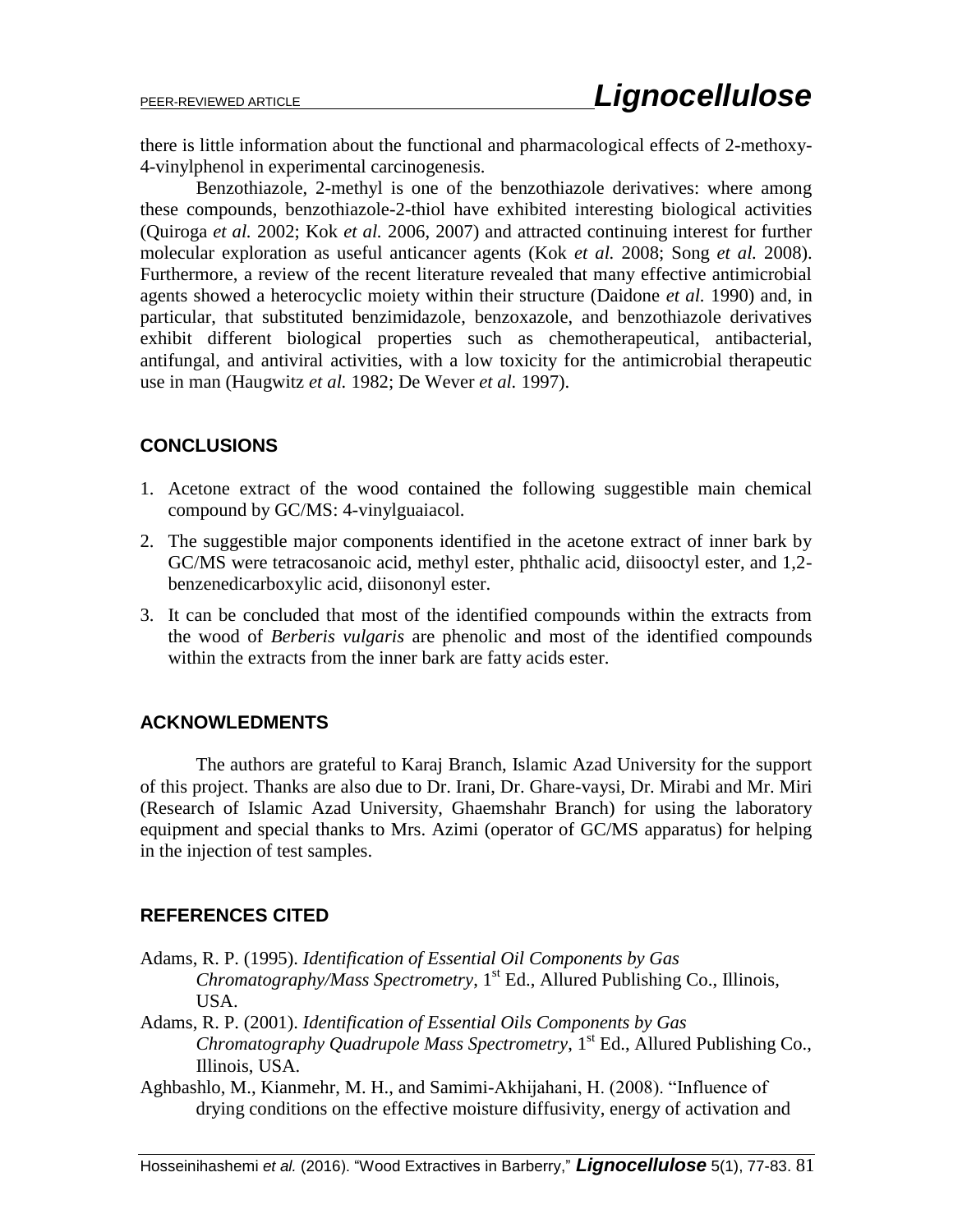energy consumption during the thin-layer drying of Berberis fruit (Berberidaceae)," *Energy Conversion and Management* 49(10), 2865-2871. DOI: 10.1016/j.enconman.2008.03.009

- Ali, S., Hussain, T., and Nawaz, R. (2009). "Optimization of alkaline extraction of natural dye from henna leaves and it's dyeing on cotton by exhaust method," *Journal of Cleaner Production* 17(1), 61-66. DOI: [10.1016/j.jclepro.2008.03.002.](http://dx.doi.org/10.1016/j.jclepro.2008.03.002)
- Daidone, G., Maggio, B., and Schillaci D. (1990). "Salicylanilide and its heterocyclic analogues. A comparative study of their antimicrobial activity," *Pharmazie* 45, 441-442.
- De Wever, H., van den Neste, S., and Verachter, H. (1997). "Inhibitory effects of 2 mercaptobenzothiazole on microbial growth in a variety of trophic conditions," *Environ. Toxicol. Chem.* 16(5), 843-848. DOI: 10.1002/etc.5620160502
- Duke, J. A. (2006). *Herbal Medicine Dictionary*, Translated by Z. Amouzegar*, Rahe Kamaal Pub.*, Iran.
- Fatehi, M., Saleh, T. M., Fatehi-Hassanabad, Z., Farrokhfal, K., Jafarzadeh, M., and Davodi, S. (2005). "A pharmacological study on *Berberis vulgaris* fruit extract," *Journal of Ethnopharmacology* 102(1), 46. DOI: 10.1016/j.jep.2005.05.019
- Fiehn, O. (2003). "Metabolic networks of *Cucurbita maxima* phloem," *Phytochemistry* 62, 875-886.
- Haji, A. (2010). "Functional dyeing of wool with natural dye extracted from *Berberis vulgaris* wood and *Rumex hymenosepolus* root as biomordant," *Iran. J. Chem. Chem. Eng*. 29(3), 55-60.
- Halket, J. M., Przyborowska, A., Stein, S. E., Mallard, W. G., Down, S., and Chalmers, R. A. (1999). "Deconvolution gas chromatography/mass spectrometry of urinary organic acids-potential for pattern recognition and automated identification of metabolic disorders," *Rapid Communications in Mass Spectrometry* 13, 279-284.
- Halket, J. M., Waterman, D., Przyborowska, A. M., Patel, R. K. P., Fraser, P. D., and Bramley, P. M. (2004). "Chemical derivatization and mass spectral libraries in metabolic profiling by GC/MS and LC/MS/MS," *Journal of Experimental Botany* 56(410), 219-243. DOI: 10.1093/jxb/eri069
- Haugwitz, R. D., Angel, R. G., Jacobs, A. G., and Maure, B. V. (1982). "Antiparasitic agents. 5. Synthesis and anthelmintic activities of novel 2-heteroaromaticsubstituted isothiocyanatobenzoxazoles and -benzothiazoles," *J. Med. Chem.* 25(8), 969-974. DOI: 10.1021/jm00350a017
- Ivanovska, N., and Philipov, S. (1996). "Study on the anti-inflammatory action of Berberis vulgaris root extract, alkaloid fractions and pure alkaloids," *Int. J. lmmunopharmac*. 18(10), 553-561.
- Javadzadeh, S. M., and Fallah, S. R. (2012). "Therapeutic application of different parts *Berberis vulgaris*," *International Journal of Agricultural Crop Science* 4(7), 404- 408.
- Jeong, J. B., and Jeong, H. J. (2010). "2-Methoxy-4-vinylphenol can induce cell cycle arrest by blocking the hyper-phosphorylation of retinoblastoma protein in benzo[a]pyrene treated NIH3T3 cells," *Biochem. Biophys. Res. Commun.* 400(4), 752-757. DOI: 10.1016/j.bbrc.2010.08.142